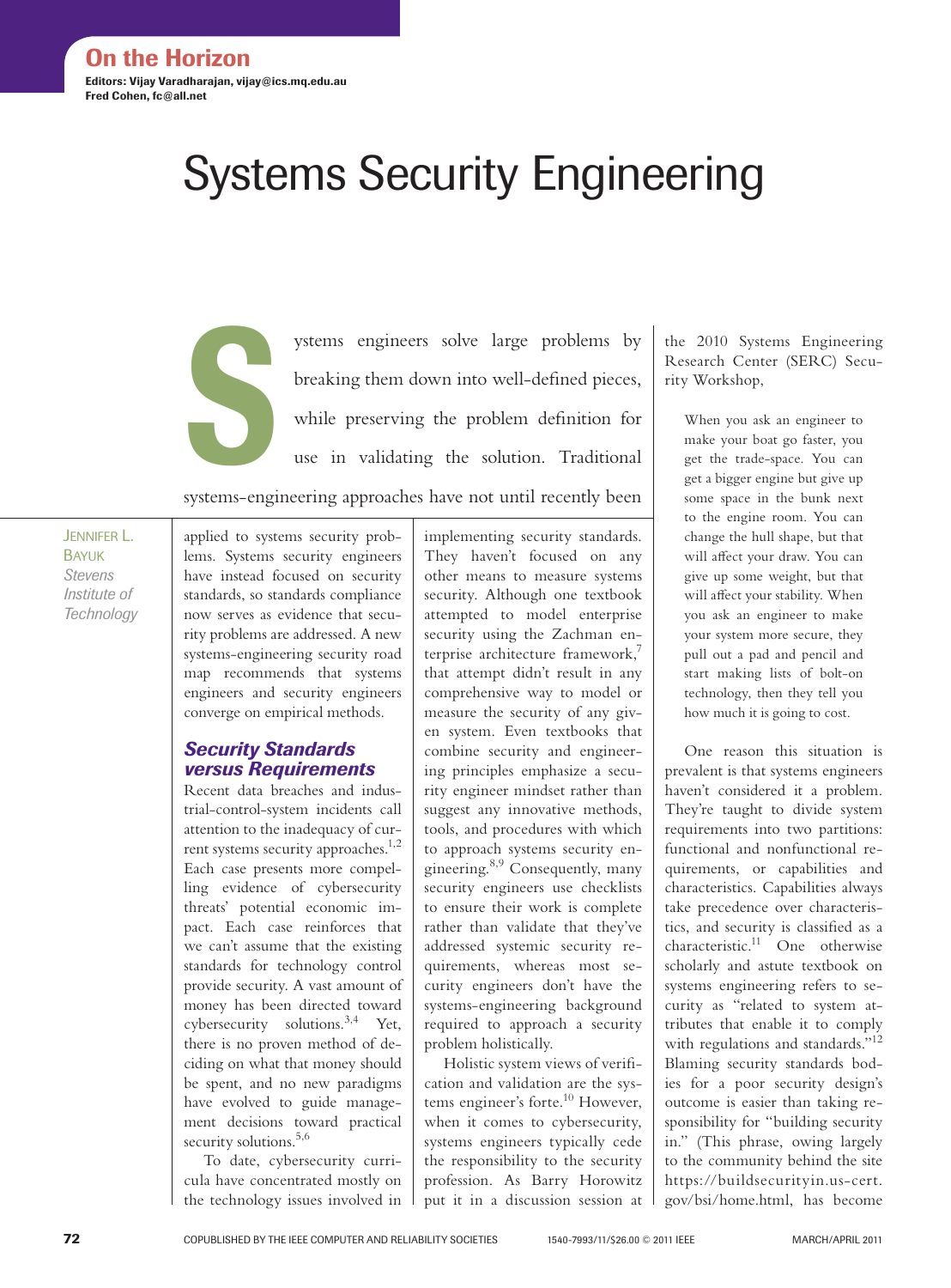synonymous with software security. However, I use it to refer holistically to any system of interest.) Although the systems-engineering literature has directly addressed security, it has circularly defined security as a process by which to ensure security concerns are covered, rather than as a core system requirement.13,14

As security practitioners search for workable solutions to the increasingly complex maze of malware they encounter, the trend should be to escape from best-practices checklists and return to core systems-engineering methods, processes, and tools. However, as I noted, most security engineers have no experience with these methodologies, which anyhow have traditionally obscured security requirements. As long as systems engineers don't consider security a functional requirement, it won't likely rise to the top of the implementation checklist. This is because processes for managing system development life cycles prioritize functional requirements over nonfunctional requirements. Security practitioners aren't getting help at the design stage, and we'll need new approaches to systems engineering to meet the growing need for secure systems.

One outspoken security practitioner, Ed Amoroso, discussed some of these issues in his book *Cyber Attacks*. 15 He presented several new ways of thinking about security that might offer a clue to security engineering's future. For example, he posed these questions:

- How might your system employ intentional deception?
- How might it diversify its threat surface?
- How might it increase situational awareness?

Where requirements-gathering techniques such as these are employed in the service of security, they present functional requirements at the systems level.

Security research, on the other hand, examines the existing practice of security as if it was an organic object of interest. Countless papers observe existing systems and networks and try to make sense of their security properties. Security practitioners frequently compare security researchers to alchemists searching for the formula for gold. The practitioner perception is that security research rarely uses scientific methods and that its activities appear faith based rather than fact based. I make this observation to contrast a promising emerging trend in security research with its checkered past.

### *A Fresh Look at Systems Security*

This article builds on a foundation created in the SERC's *Systems Security Engineering: A Research Roadmap*. 16 The road map emphasized that progress in systems security research must follow a scientific process that includes clear problem statements, thorough problem background descriptions including a full literature review, clearly defined solution criteria, and proposed hypotheses formulated to shed light on a solution and how it can be proven or disproven.

The road map acknowledges that simply challenging the systems engineer to put aside security standards and start afresh won't resolve systemic security

systems security field over the past 40 years embraced the current standards and models because they found common solutions to diverse security problems and shared them. This work is significant; we should leverage it by integrating it with a fresh look at the systems engineer's mission with respect to security.

The fresh look should start with a concept of security that allows it to be recognized as a tangible systems attribute. Security provides safeguards that contribute to a system's ability to achieve its mission and purpose in the face of changing threats. By this definition, requirements might include a security feature as a system capability with a clear, measurable goal, albeit one that's customized in context. A clear understanding of the definition of security in the context of a given system mission should let us design alternative security architectures, as well as metrics we can apply to those architectures to determine their effectiveness in maintaining system security.

Emerging security architecture frameworks following this methodology might extend and enhance systems architecture to produce security requirements at the system level rather than the security technology level. $17$  The security metrics resulting from these efforts should play a key role in the development of new tools for systems security engineers. Of course, owing to the possibility of unknown threats,

# The trend should be to escape from best-practices checklists

# and return to core systems-engineering methods, processes,

### and tools.

problems. The existing standards came about because security is a difficult problem. A generation of practitioners who entered the no system will ever be 100 percent secure. Nevertheless, this approach should enable system owners and operators to